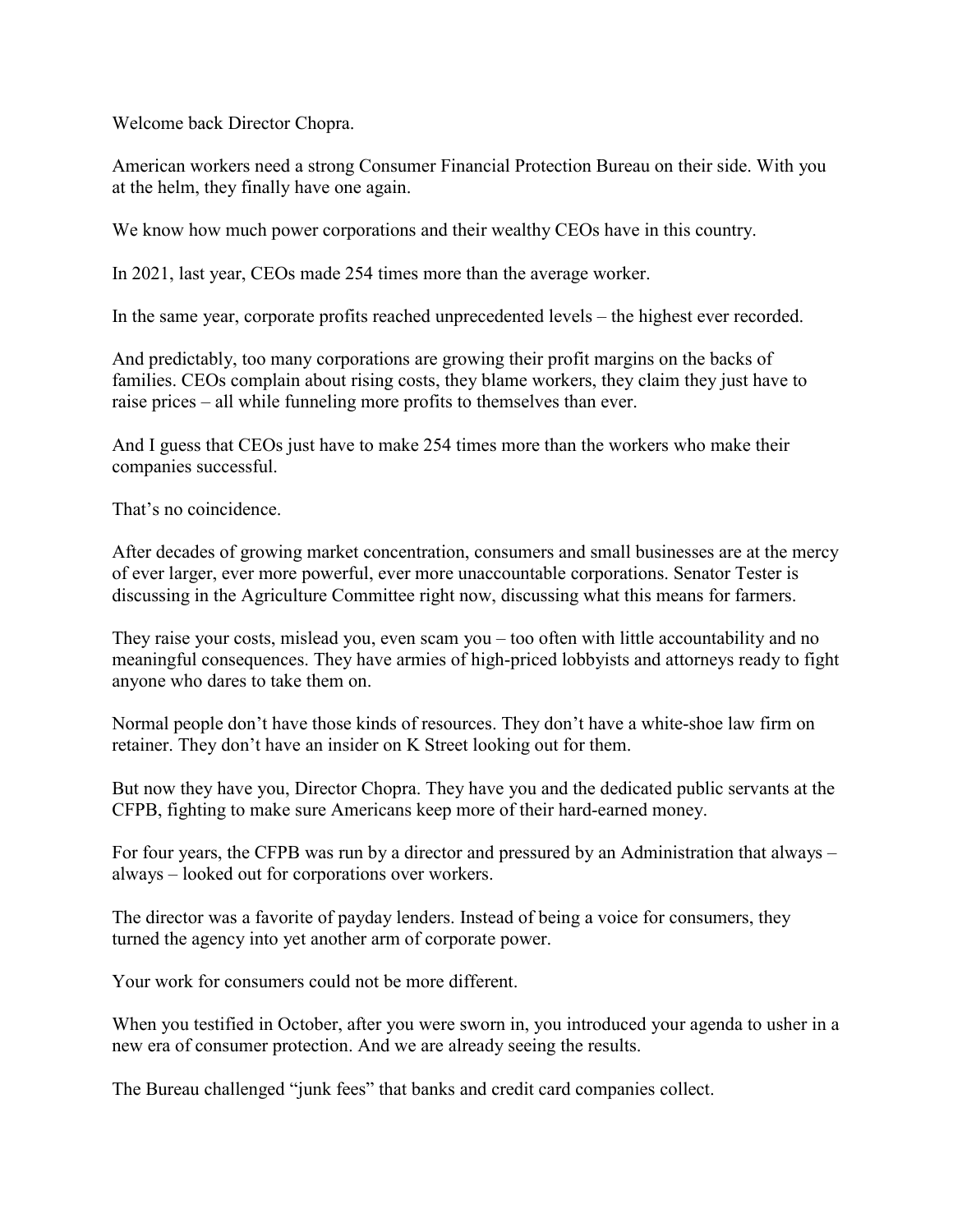According to the CFPB's research, in 2019, major credit card companies charged consumers \$14 billion in punitive credit card fees and banks charged consumers more than \$15 billion in overdraft and non-sufficient funds fees.

Americans are paying tens of billions – billions with a "b" – in credit card and overdraft fees.

By pushing banks to stop taxing consumers with junk fees, the CFPB is keeping money in Americans' bank accounts, not on corporate profit statements.

You've also worked as part of the PAVE Interagency Task Force to examine the process behind the valuation of what is the single biggest source of most families' wealth – their home.

You are working to identify and root out discrimination and bias in the appraisal process that hurts homeowners and communities and contributes to the wealth disparities we see today.

And you've started the long-overdue work to ensure consumers and our housing system aren't subject to defective appraisal models with discrimination baked in.

The CFPB is also doing important and effective work to address the growing crisis of medical debt that burdens American families.

An estimated 43 million Americans hold \$88 billion dollars of medical debt on their credit reports.

It's been a problem for years – even decades.

And in just a few short months on the job, you've already successfully pressured companies to make meaningful changes.

After increasing scrutiny from the CFPB, last month the three credit reporting bureaus – Equifax, Experian, and TransUnion – all announced they would finally change how they report medical collection debt.

These changes are expected to remove nearly 70% of medical debt in collections from credit reports.

This is a positive first step that will make sure people with medical debt don't see their credit ruined simply because they or a loved one got sick.

That's also why Congress passed the No Surprises Act, which took effect on January 1st.

The CFPB wasted no time in letting debt collectors and credit bureaus know they can't surprise consumers with medical bills, and that they have new responsibilities under the new law.

You have put companies on notice that if they try to cheat consumers, you'll be going after them.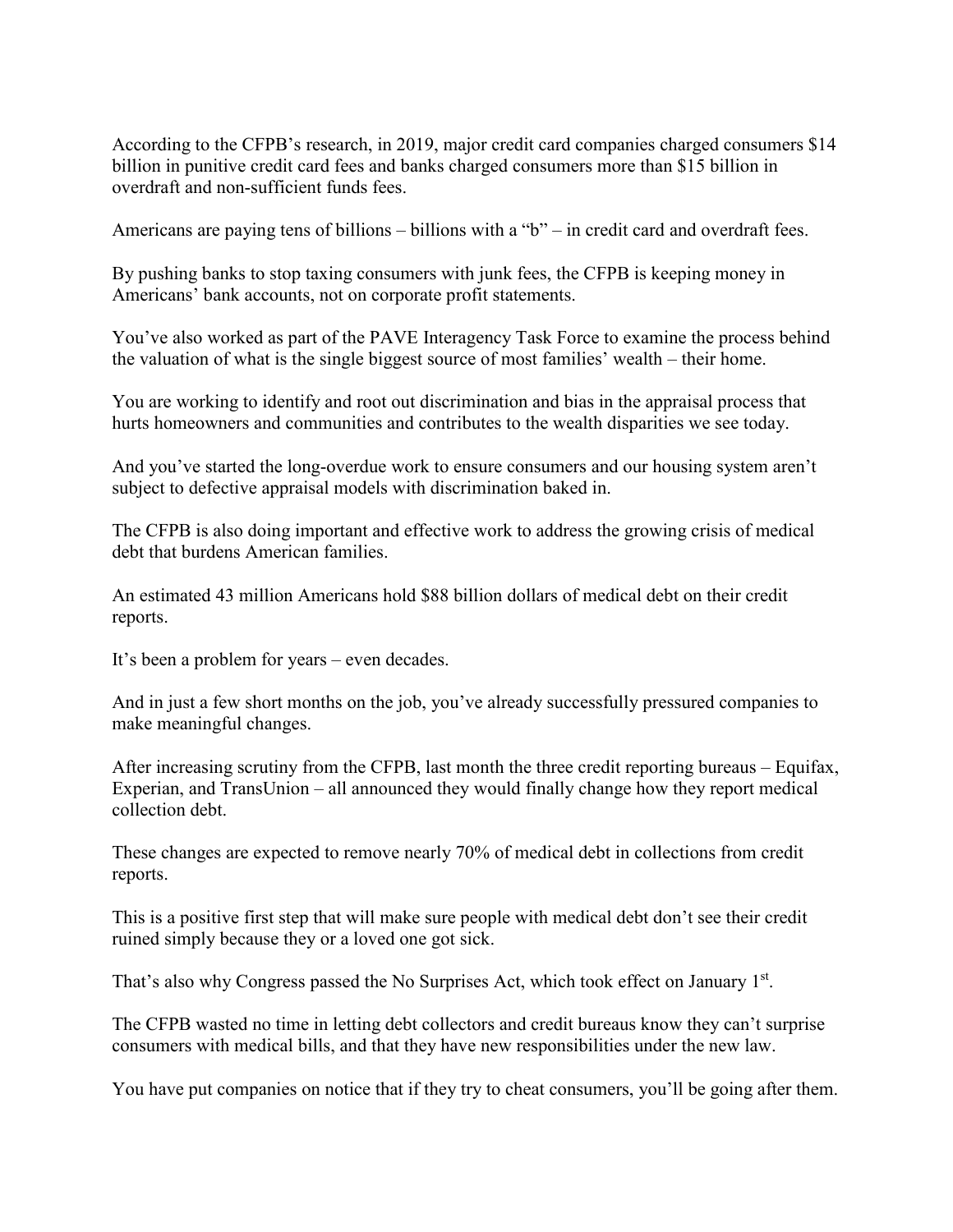Just yesterday, you announced that the CFPB will use its Congressional authority to examine nonbanks. As their market share increases, it is important that fintechs and other nonbanks are properly supervised, to ensure consumers are protected from shady companies.

One of your first major agenda items was to make sure repeat violators of consumer protection laws don't keep getting away with scamming and stealing from consumers.

I look forward to hearing about the steps you've taken to crack down on repeat offenders – like big banks and credit reporting agencies.

That's what we ought to be talking about today.

But I expect my Republican colleagues to do what they've done for years – launch baseless attacks against CFPB's existence and question its authorities, transparency, and accountability.

It's not that surprising they want to distract people with convoluted process arguments. When people hear the plain truth about the CFPB, it's a pretty simple contrast:

Whose side are you on? Are you on the side of corporations that scam people? Or are you on the side of hardworking Americans who want to keep more of their money?

Congress created the CFPB to protect consumers, and help level the playing field with powerful, unaccountable corporations.

And Congress placed the CFPB Director on the FDIC Board, so that the FDIC will act with consumers in mind.

Last year, a majority of the FDIC Board, on which Congress placed you, put forth a proposal to request information from the public on the bank merger process.

In an unprecedented move, the former Chair ignored the Board's long history of bipartisanship and collegiality and refused to make this request an agenda item. Even though it was proposed according to the FDIC's rules and backed by a majority of the Board.

As CFPB Director and member of the FDIC Board, you are doing your job—fighting, and standing up for hundreds of millions of consumers and small banks and businesses and their communities, rather than big corporations.

You have also shown that you are willing to meet and work with anyone – Republicans and Democrats – to fulfill that mission.

We hear a lot of talk from the other side of the dais about the virtues of capitalism.